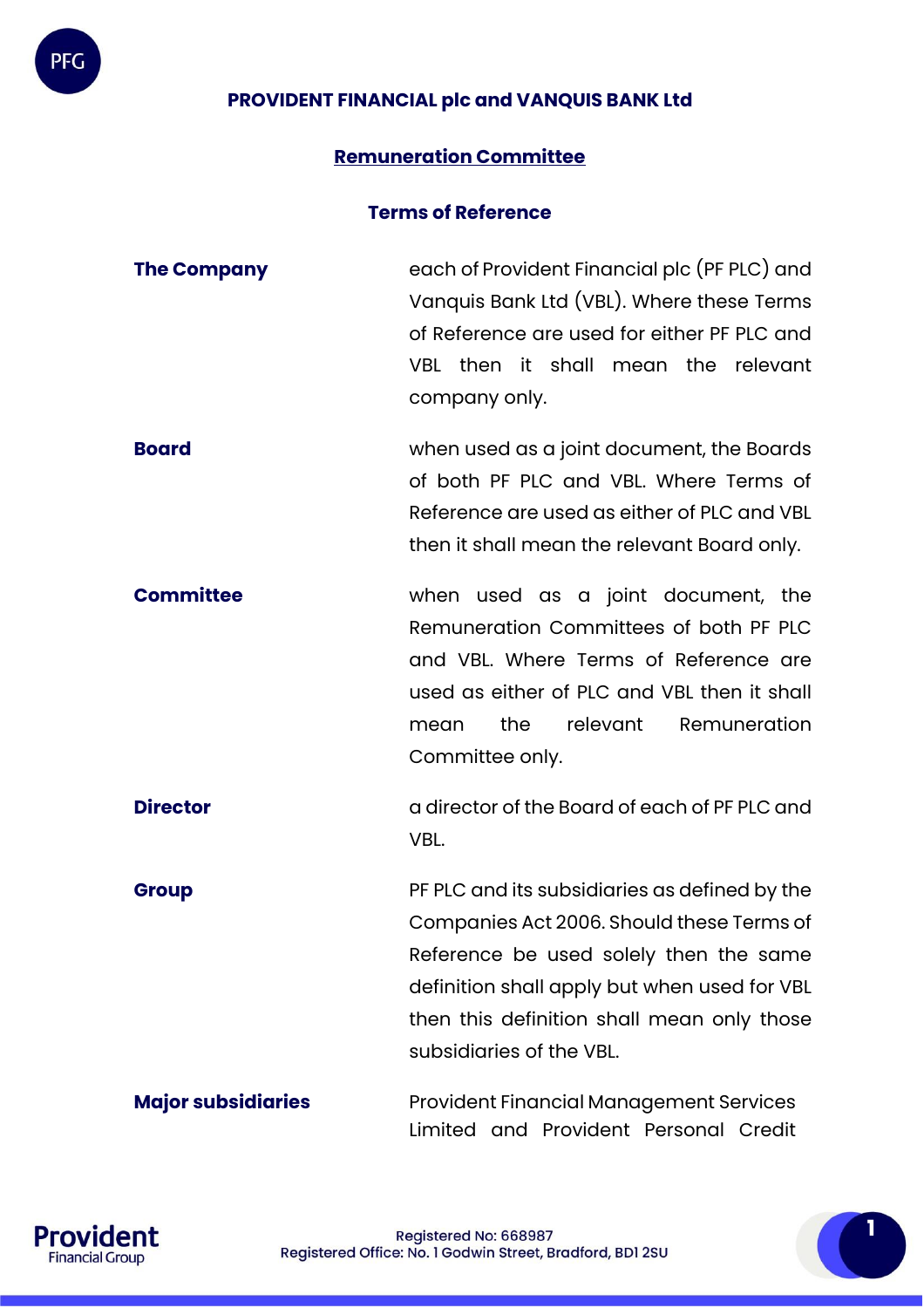

Limited (together known as "CCD"), Moneybarn No 1 Limited and Moneybarn Limited (together known as "Moneybarn") and Cheque Exchange Limited.

**Material Risk Takers (MRTs)** all employees designated as Material Risk Takers under the PRA Rulebook and any other remuneration regulations as appropriate and as identified in the PFG MRT Identification Criteria Document.

#### **Relevant Population** PF PLC:

▪ Group and Joint MRTs

- o which includes: Chairman; Executive Directors; Company Secretary; Senior Management (ExCo) Control Function Senior Management; and
- o which excludes: all other Nonexecutive Directors.
- All colleagues across the Group (including those employed by VBL).

VBL:

▪ Bank MRTs.

**The Code** The 2018 UK Corporate Governance Code and any later version superseding this version.

**The Policy** The Group Remuneration Policy.

**The Remuneration Regulations** The remuneration section of the of the PRA Rulebook, the FCA Dual-Regulated Firms Remuneration Code (SYSC 19D), and EBA Guidelines on sound remuneration policies under Directive 2013/36/EU (July 2021) and disclosures on sound remuneration policies under Articles 74(3) and 75(2) of Article 450 of Regulation (EU) No 575/2013 on 21 December 2015.

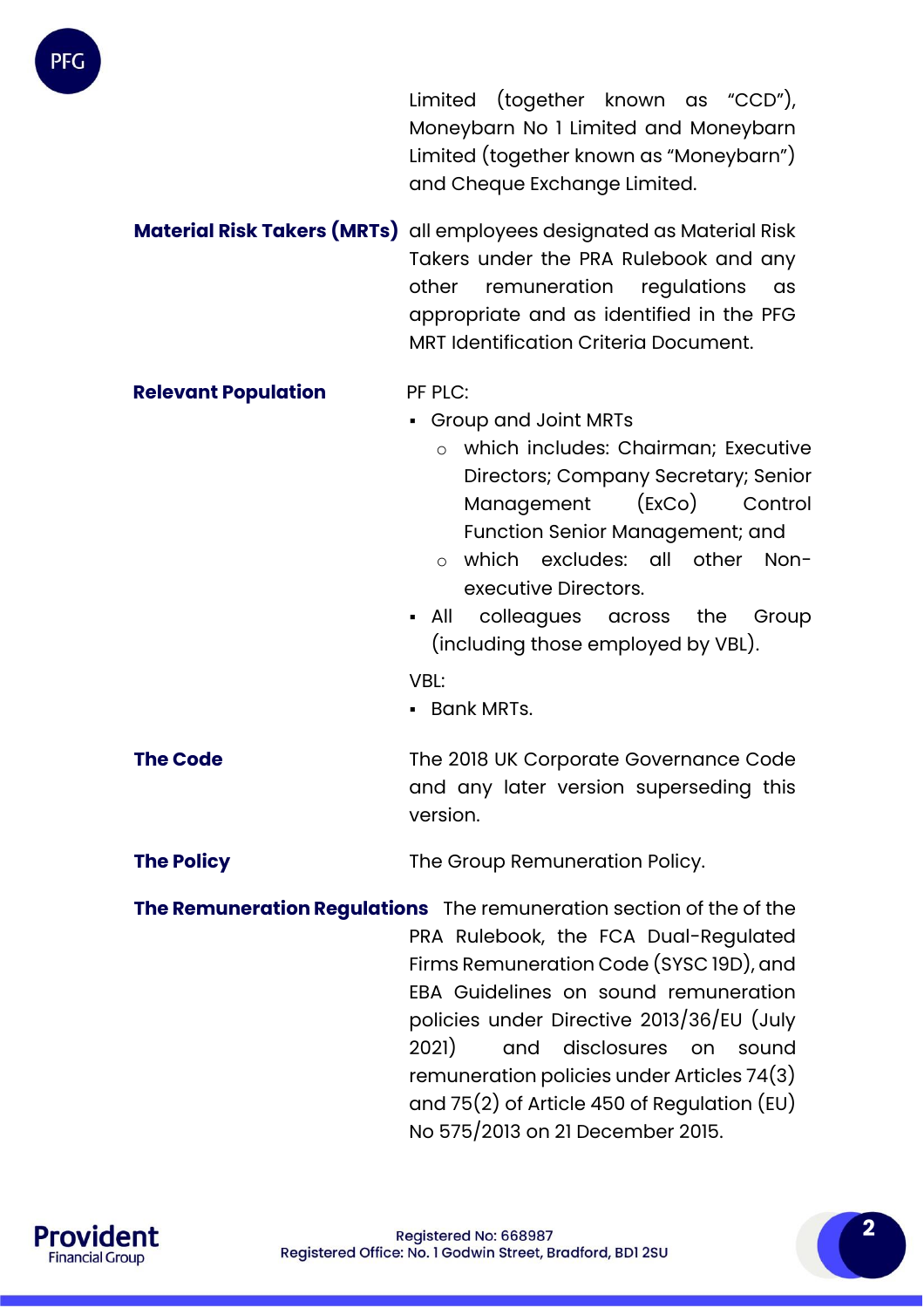### 1. Overview

- 1.1 The Boards and Committees of PF PLC and VBL have predominantly identical membership and sit jointly on most occasions. The Remuneration Committees of PF PLC and VBL have identical membership. Where a joint meeting takes place these Terms of Reference for the Committee shall apply. Where the Committees of PF PLC or VBL sit separately, these Terms of Reference shall apply except where due to statute, regulation or other reasons considered appropriate by the directors/executives they cannot or should not apply.
- 1.2 For the purpose of these Terms of Reference the term 'Articles of Association' shall mean, when the Committee is sitting as a joint Committee, the Articles of Association of each of PF PLC and VBL. Where the Committee is sitting as either a Committee of PF PLC or VBL then it shall mean the Articles of Association of the relevant company only.
- 1.3 For the avoidance of doubt reference to shares and share schemes are to shares and schemes of PF PLC only.
- 1.4 Paragraphs or provisions marked with '\*' are expected to apply primarily to, or require approval by, the Committee of PF PLC and unless otherwise determined by the Committee that it should also apply to PF PLC, the paragraphs or provisions marked with a '†' are expected to apply primarily to, or require approval by the Committee of VBL. Such matters are not exclusive and can be amended from time to time on an ad hoc or continuous basis, separate to any agreement to amend these Terms of Reference, provided that a quorum of the relevant Committee agrees and this derogation is minuted as such.
- 1.5 Where a matter relating to VBL requires VBL Remuneration Committee approval, this matter will not also require approval from the Remuneration Committee of PF PLC.
- 1.6 The Committee is a committee of the Board and is responsible for the remuneration of the Relevant Population.

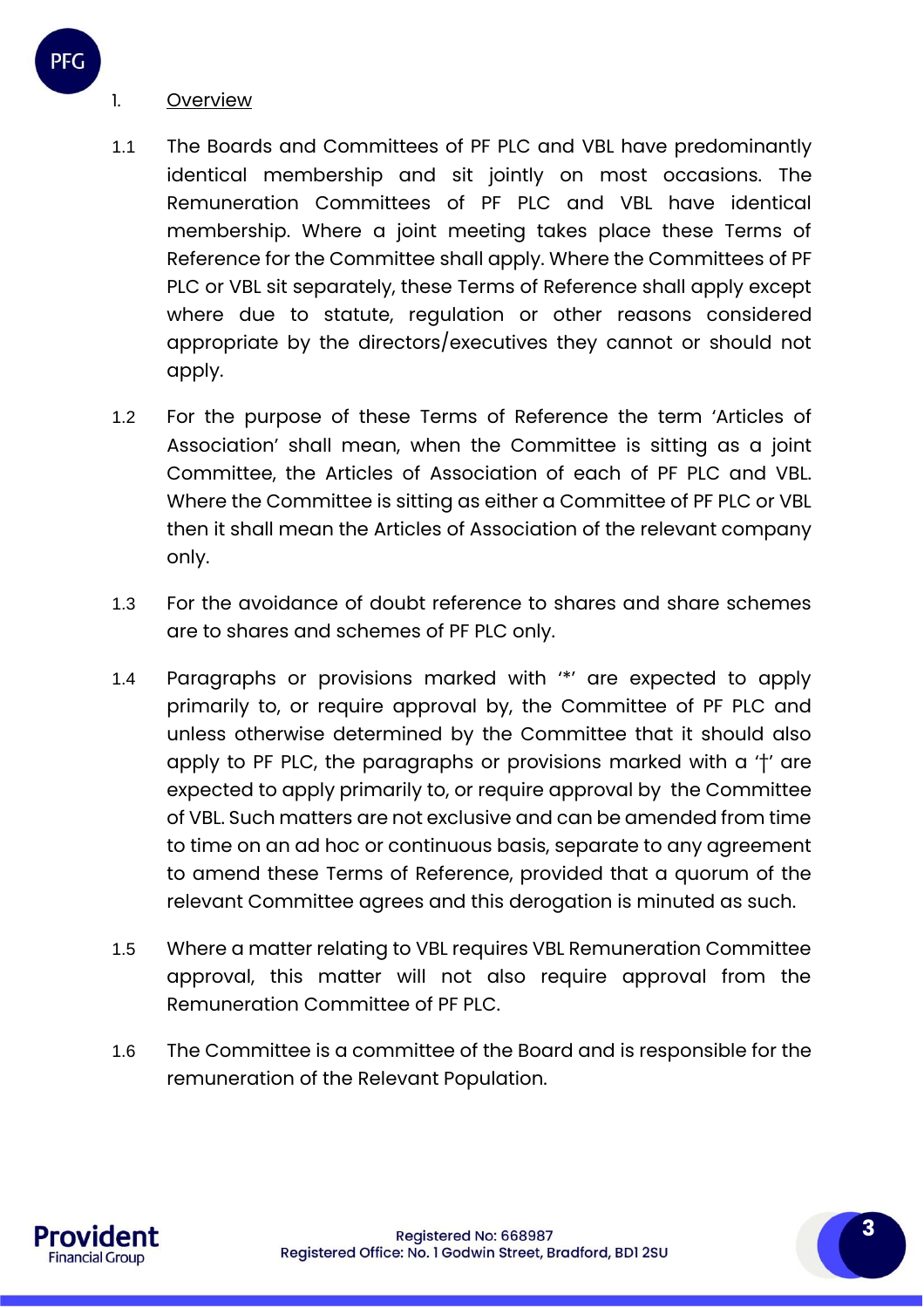

#### 2. Name

This Committee of the Board shall be known as the Remuneration Committee (the "Committee").

## 3. Membership and attendance

### *Basic membership*

3.1 The membership of the Committee shall comprise independent Non-executive Directors.

## *Requirements of membership*

- 3.2 The membership of the Committee shall comprise at least three members who shall be independent Non-executive Directors.
- 3.3 \* The Chairman of the Committee will be an independent Nonexecutive Director and shall have a minimum of 12 months experience serving on a remuneration committee prior to appointment as Chairman of the Committee.
- 3.4 The Chairman of the Board may serve on the Committee as an additional member if he or she was considered independent on appointment as Chairman but shall not be Chair of the Committee.
- 3.5 The Committee shall include at least one member of the Audit Committee.

#### *Appointment*

- 3.6 The Chairman of the Committee shall be appointed by the Board on the recommendation of the Nomination Committee and in consultation with the Chairman of the Committee.
- 3.7 In the absence of the Chairman of the Committee at a committee meeting, the remaining members present shall elect one of themselves (other than the Chairman of the Board) to chair the meeting.

*Attendance*

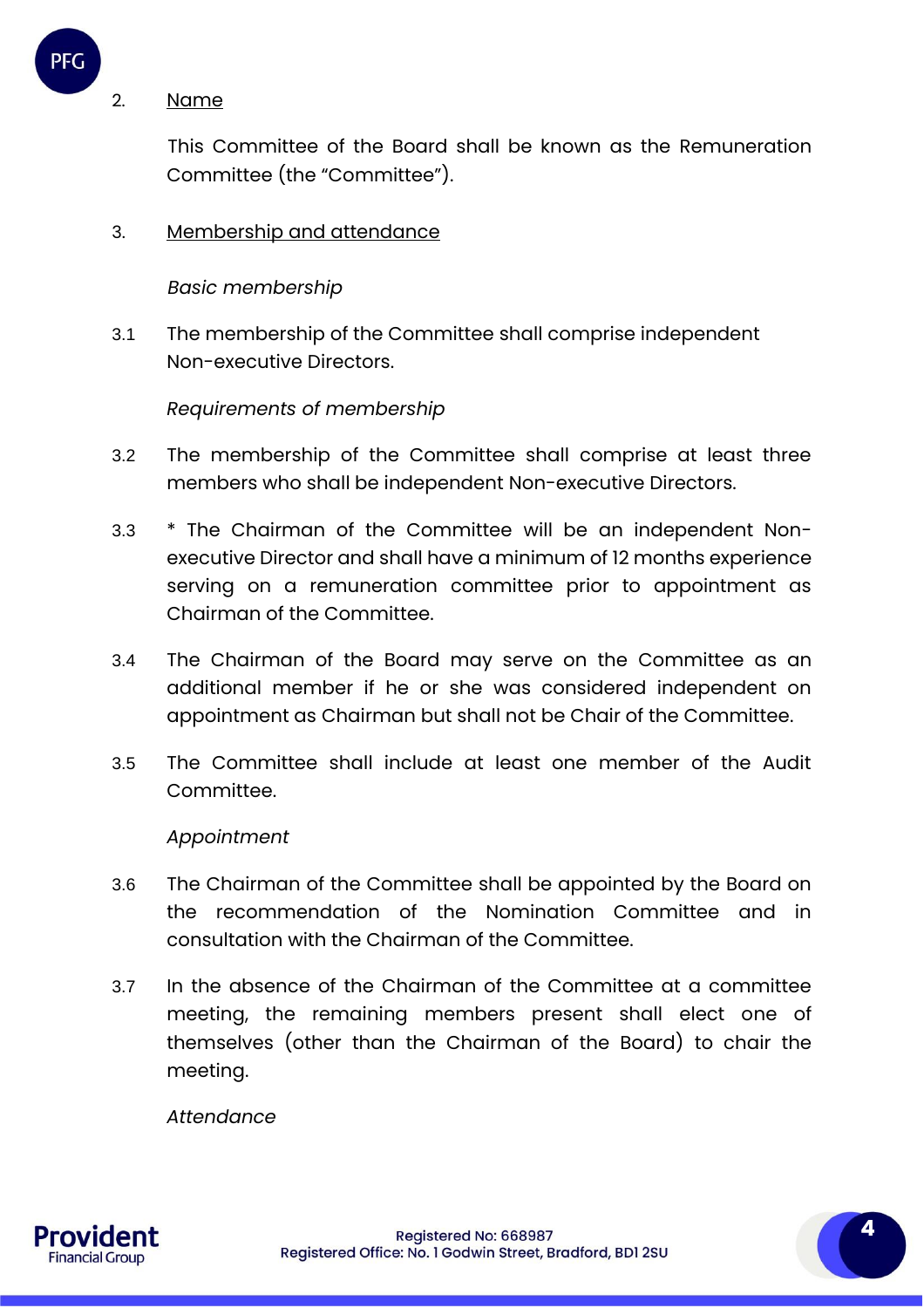- 3.8 Only members of the Committee have the right to attend Committee meetings. However, other individuals may be invited by the Chairman of the Committee to attend all or part of any meeting, as and when appropriate and necessary.
- 3.9 No individual shall be present when his or her own remuneration is being discussed.
- 4. Secretary

PFG

- 4.1 The Company Secretary, or his or her nominee in consultation with the Committee Chair, shall act as the Secretary of the Committee.
- 5. Quorum
- 5.1 The quorum necessary for the transaction of business will be two members in attendance.
- 5.2 Meeting attendance may be in person or remotely, by means of telephone or video link.
- 6. Meetings

#### *Frequency*

6.1 Meetings will be held at least three times a year and otherwise as required at appropriate intervals.

*Notice*

- 6.2 Meetings of the Committee shall be called by the Committee Secretary at the request of the Chairman of the Committee or any of the members of the Committee.
- 6.3 Unless otherwise agreed, notice of each meeting confirming the venue, time and date together with an agenda of items to be discussed and the relevant supporting papers, shall be made available to each member of the Committee and any other person required to attend (as appropriate), as soon as reasonably practical and at least five working days before the date of the meeting.

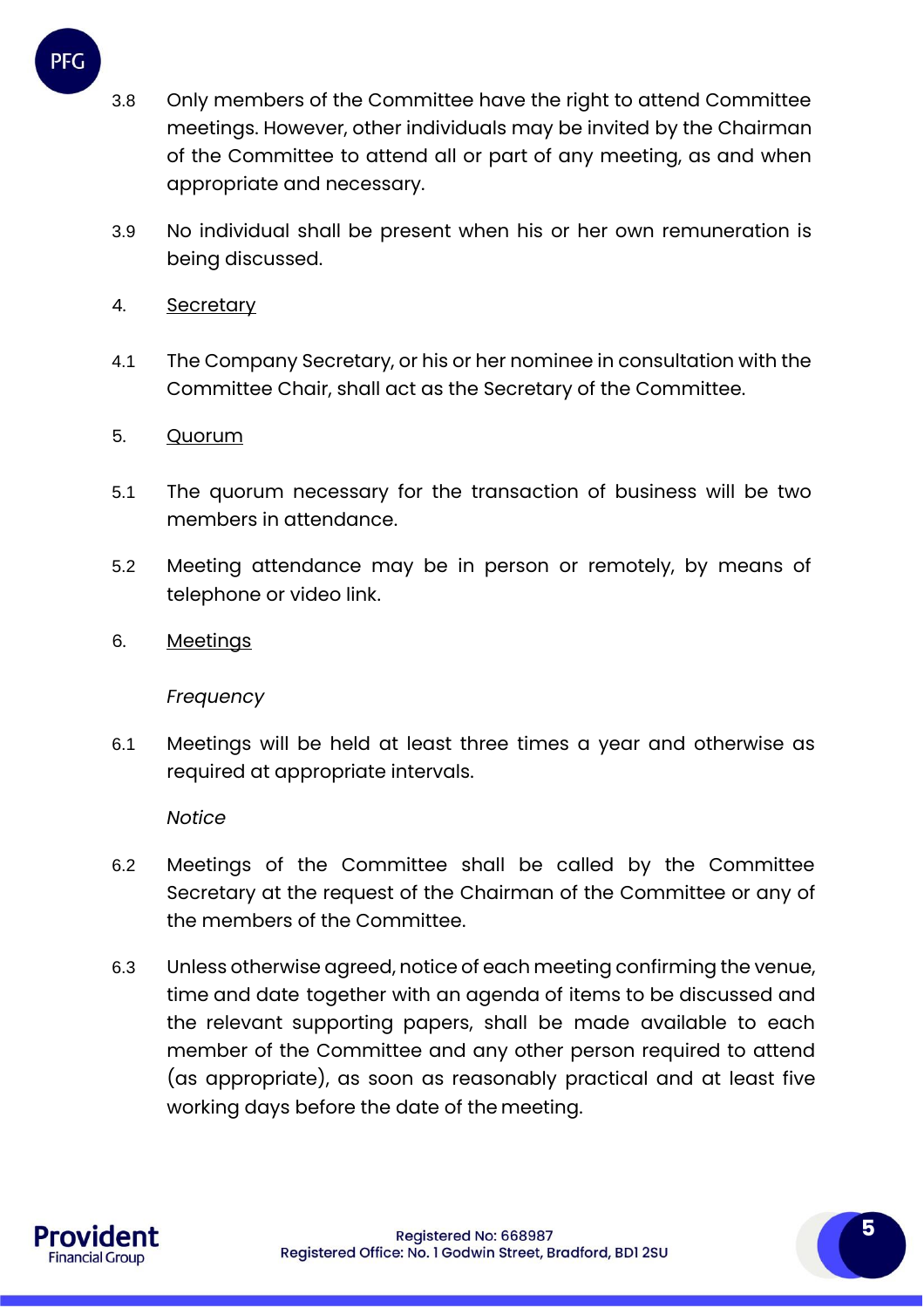# *Voting and conflicts*

PFC

- 6.4 The members of the Committee, at the beginning of the meeting, shall declare the existence of any conflicts arising and the Committee Secretary shall minute them accordingly.
- 6.5 Although normally decisions are reached on a consensus, in the event of a disagreement, decisions on any matter are made by a majority, with the Chairman of the Committee having the casting vote in the event of a tie. A Committee member who remains opposed to a proposal after a vote is taken, can ask for his or her dissent to be noted in the minutes

## *Minutes*

- 6.6 The Committee Secretary shall minute the proceedings and decisions of all meetings of the Committee, including recording the names of those present and in attendance.
- 6.7 Draft minutes of Committee meetings shall be agreed with the Committee Chair.
- 6.8 Once finalised, minutes will be made available to all members of the Board, unless it would be inappropriate to do so in the opinion of the Committee Chair.
- 6.9 Final signed copies of the minutes of meetings of the Committee should be maintained for the Company's records, in hard and soft copy where possible.
- 7. Engagement with Shareholders
- 7.1 The Chairman of the Committee (or his/her nominee) shall attend the Annual General Meeting to answer any shareholder questions on the Committee's activities.
- 7.2 In addition, the Chairman of the Committee should seek engagement with shareholders on significant matters related to the Committee's area of responsibility, as and when required.
- 8. Duties

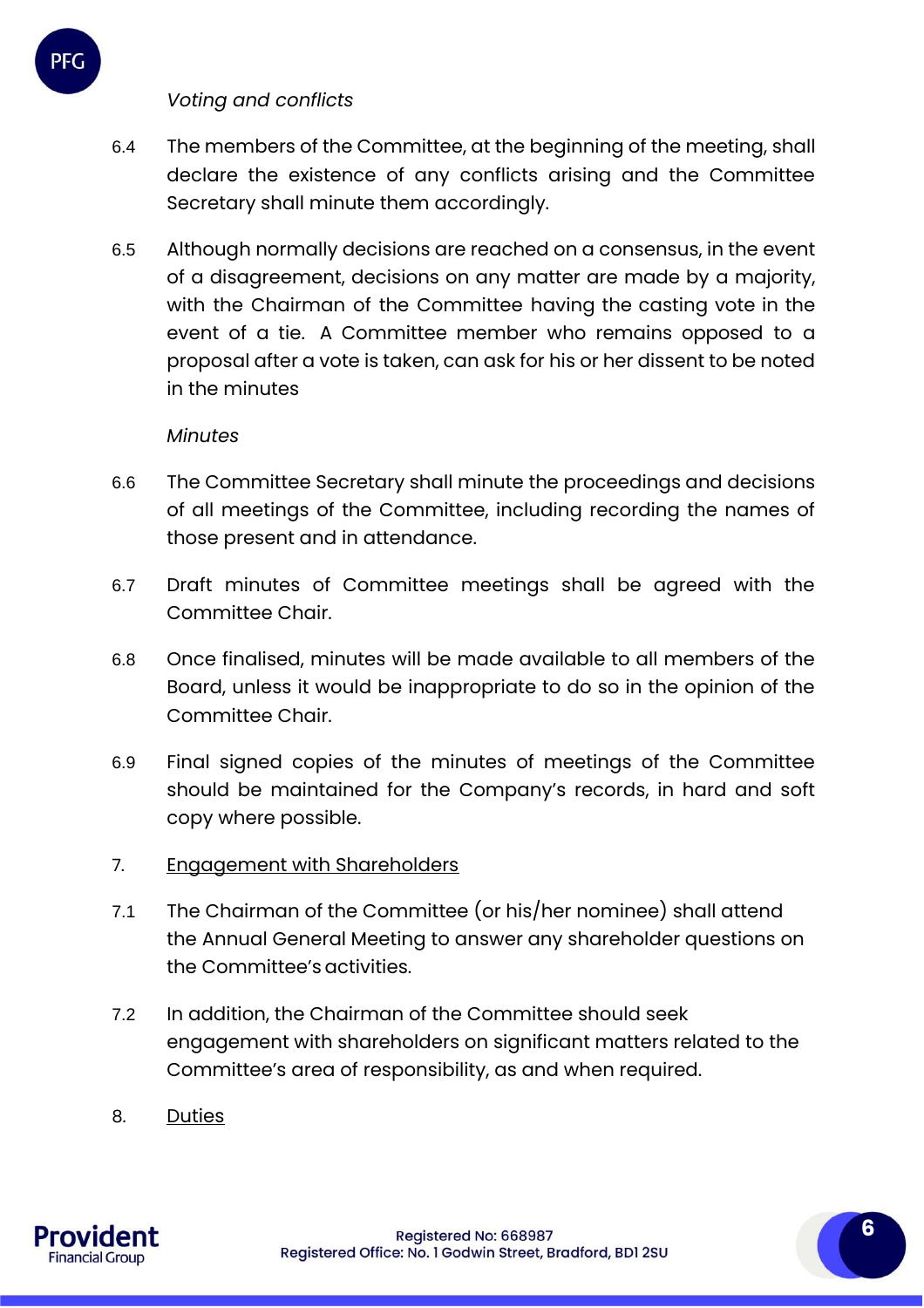

- 8.1 Setting and recommending to the Board the (i) \*Directors Remuneration Policy and (ii) the Policy in accordance with the Principles and Provisions of The Code and The Remuneration Regulations covering salary/fees, benefits, pension rights and incentives as well as compensation payments;
- 8.2 \*When determining Directors' Remuneration Policy having regard to the Code requirements for clarity, simplicity, risk mitigation, predictability, proportionality and alignment to culture;
- 8.3 Ensuring the remuneration policies and practices are designed to support strategy and promote the long-term sustainable success of the businesses in alignment with shareholders and other stakeholders and the public interest;
- 8.4 \*Reviewing the ongoing appropriateness and relevance of the Directors' Remuneration Policy and the Policy and making changes as considered necessary;
- 8.5 Determining and approving the remuneration packages for all MRTs (Group, Joint and Bank) excluding Non-executive Directors, including:
	- a. The terms of any service agreement or letter of appointment or similar setting out the provision for remuneration payments, payments for loss of office and triggers for malus and/or clawback, working with the Nomination Committee as necessary;
	- b. Salary/fee levels and salary/fee increases;
	- c. Benefits packages;
	- d. Pension rights; and
	- e. Incentive arrangements (including the exercise of discretion where appropriate).
- 8.6 \*Reviewing the design of any share incentive plans, for approval by the Board and shareholders and ensuring that the plans enable the use of



**7**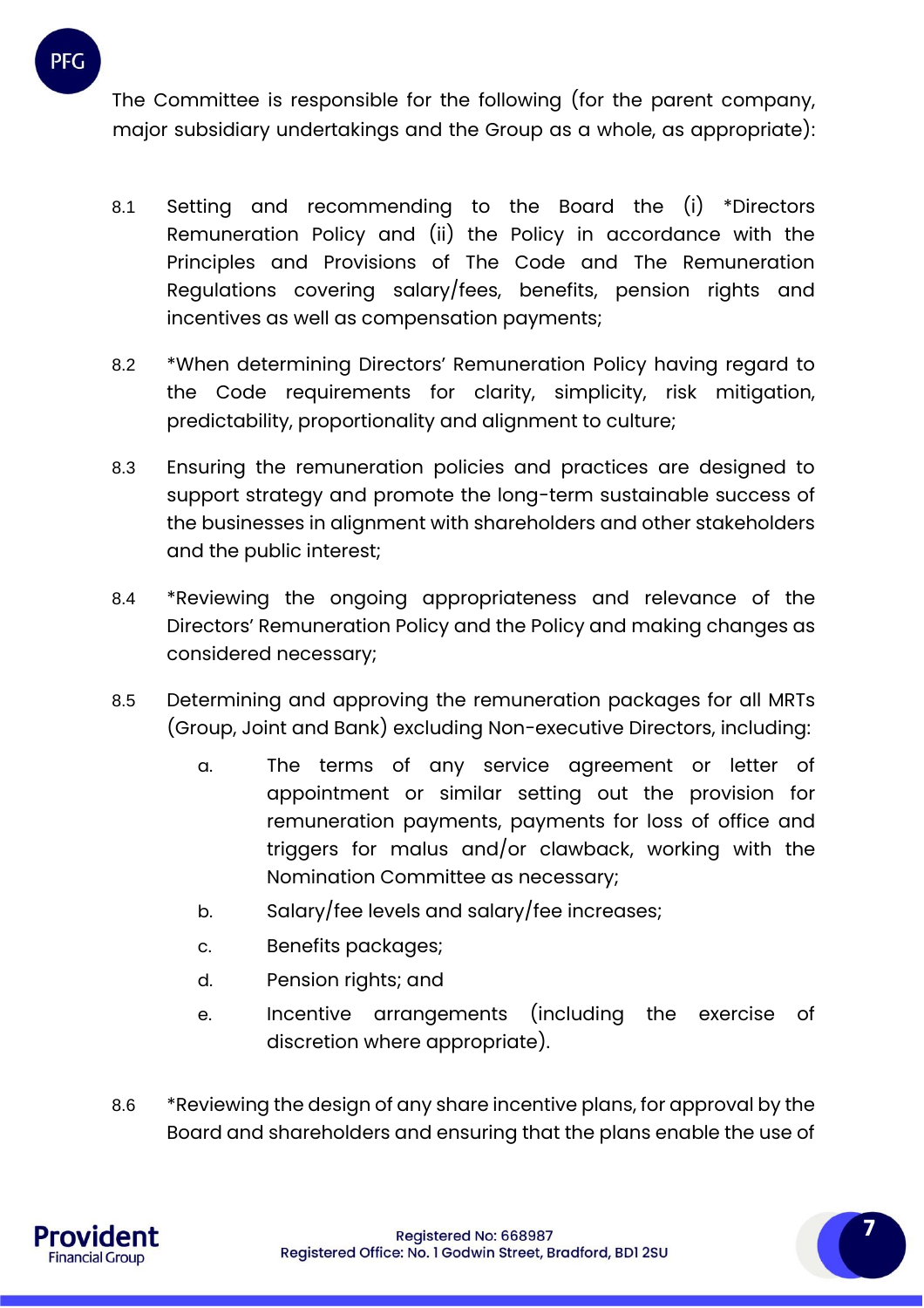

discretion and contain provisions, where appropriate, that would enable the Group to recover and/or withhold sums or share awards and specify the circumstances in which it would be appropriate to do so.

- 8.7 Establishing performance conditions for incentive arrangements for the Relevant Population and reviewing performance against the set performance targets;
- 8.8 \*Setting the overall parameters for annual salary reviews and bonus plans of the Group employees, including Group annual bonus levels and arrangements and allocation of annual bonus pool.
- 8.9 Approving the proposed annual incentive payments to each MRT and the overall level of payment under the annual bonus scheme;
- 8.10 Approving the proposed equity awards for each Relevant Population and \*overseeing the overall shareholder dilution from equity schemes;
- 8.11 Considering the application of any proposed risk adjustment (ex-post and ex-ante) or any other variable pay adjustment (individual or collective) based on qualitative and quantitative advice provided by the Group Risk Committee as part of the Group Risk Adjustment Framework, and determine the value of any risk adjustment, including any application of malus and clawback, in relation to the Relevant Population;
- 8.12 Exercising discretion to override formulaic outcomes where these do not reflect the underlying corporate performance or individual performance and invoking malus and/or clawback if circumstances indicate this is appropriate;
- 8.13 Approving severance payments, in line with the \*Directors' Remuneration Policy and/or the Policy in relation to the Relevant Population;
- 8.14 \*Reviewing annually the shareholdings of the Executive Directors in the context of the Share Ownership Policy;
- 8.15 \*Reviewing workforce remuneration and related policies and the

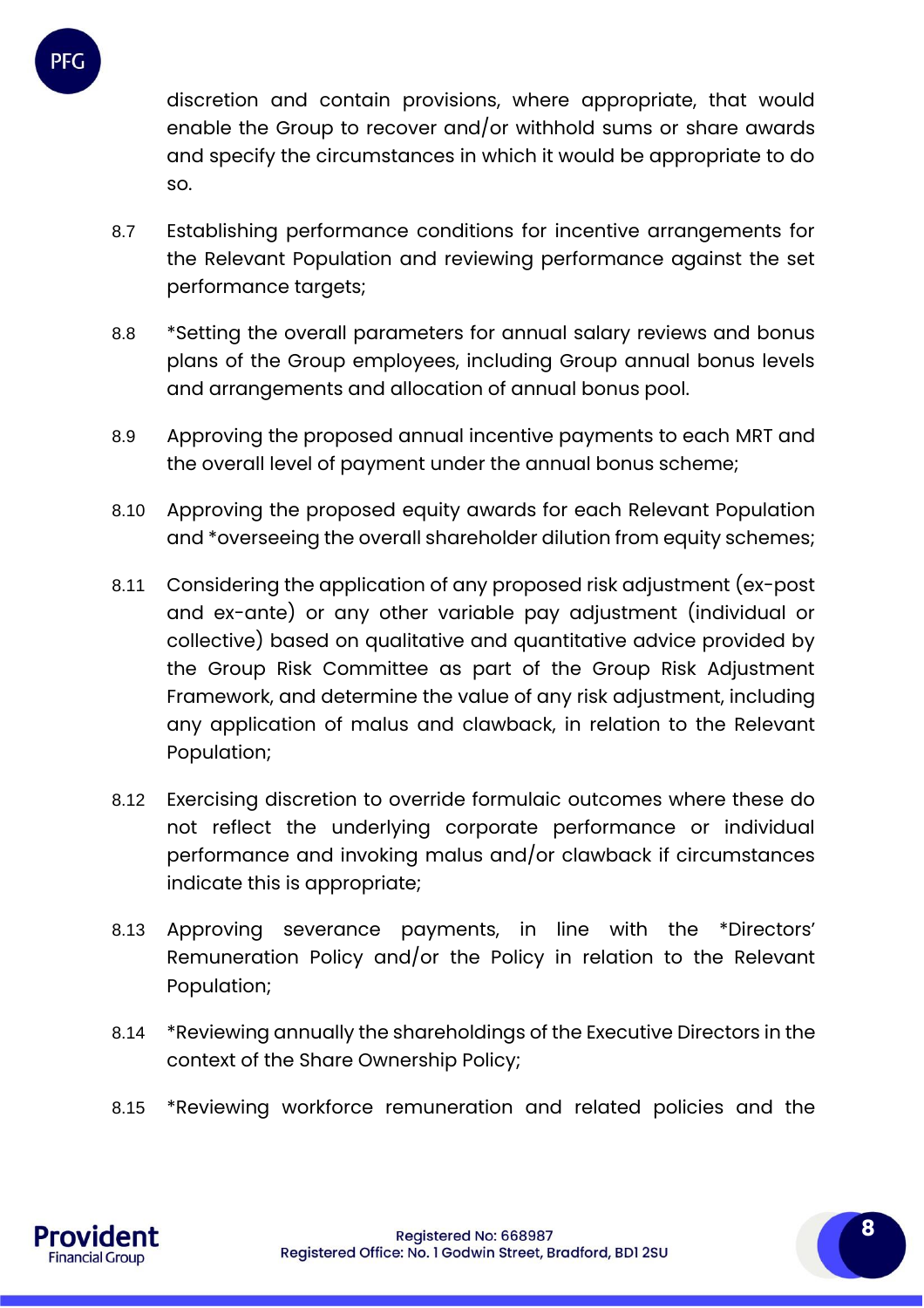

alignment of incentives and rewards with culture and having regard to the remuneration trends across the Group when setting Directors' Remuneration Policy;

- 8.16 Overseeing any major changes in employee reward and benefits structures, as described in the Group Reward Framework;
- 8.17 Overseeing the central and independent annual review of the Policy, \*the Directors Remuneration Policy and their implementation undertaken by Internal Audit to ensure full compliance with the relevant regulations, regulatory expectations and Group policies;
- 8.18 Reviewing and approving annually the issuance of a report on the Gender Pay Gap and consider the Group's pay equality position on at least an annual basis, working with the Nomination Committee and Customer, Culture and Ethics Committee, to ensure that meaningful steps are taken to identify, eliminate and rectify any identified gaps.

## **Material Risk Takers (MRT)**

- 8.19 Reviewing and approving the MRT Identification Criteria Document and associated process for identifying MRTs under The Remuneration Regulations;
- 8.20 Approving the resultant list of all MRTs on an annual basis and any individual roles which are proposed to be excluded from the list, including any notification to and/or approval request to the PRA and FCA.

## **Audit / Review**

- 8.21 Reviewing the on-going appropriateness, effectiveness and relevance of the remuneration policy, strategy and methodology in setting the variable pay in order to ensure they support sound and effective risk management and does not encourage risk-taking that exceeds the level of tolerated risk;
- 8.22 Reviewing the Group Risk Adjustment Framework to ensure it takes into account all types of current and future risks, liquidity and capital levels and that the framework is consistent with and promotes sound and

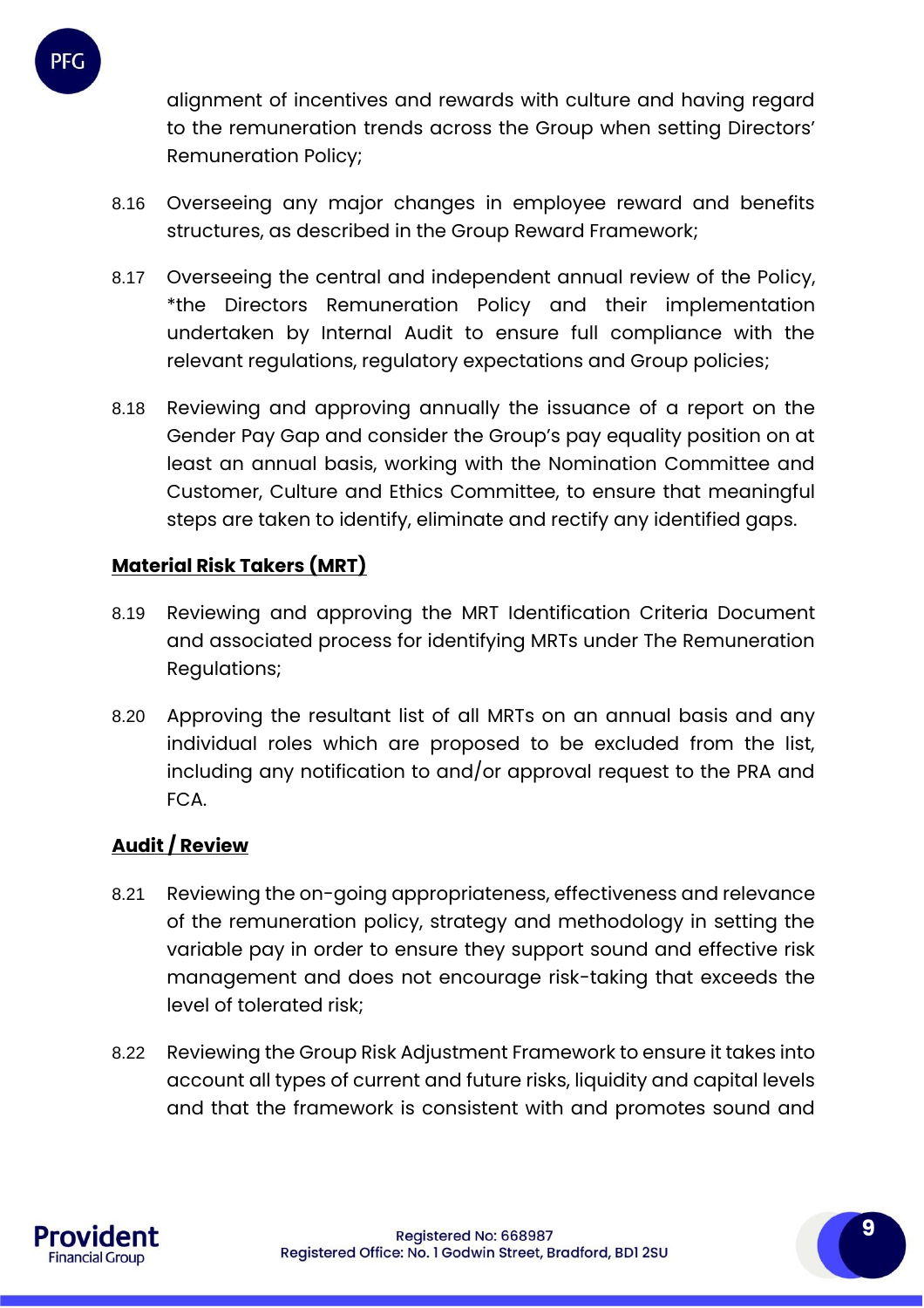

effective risk management and is in line with the business strategy, objectives, corporate culture and values and the long-term interest of the company;

- 8.23 Ensuring the other relevant internal corporate functions (i.e. human resources, legal), as well as other key supervisory function committees (i.e. audit, risk and nominations committees), are closely involved in reviewing the remuneration policies of the institution in order to ensure alignment with the institutions' risk management strategy and framework;
- 8.24 Receiving periodic reports from Risk, Finance and HR on scenario analysis undertaken to determine how the remuneration policies and practices react to external and internal events, and back-test the criteria used for determining the award and the ex-ante risk adjustment based on the actual risk outcomes;
- 8.25 Ensuring the adequacy of the information provided to shareholders on remuneration policies and practices, in particular on a proposed higher maximum level of the ratio between fixed and variable remuneration.

## **Disclosures**

- 8.26 The Committee shall ensure that:
	- a. \*the requirements for the disclosure of information relating to Directors' remuneration, as set out in the Large and Mediumsized Companies and Groups (Accounts and Reports) Regulations 2008 (as amended) and the Code are fulfilled and prepare a Directors' Remuneration Report each year for approval by shareholders at the Annual General Meeting. The Directors' Remuneration Report shall include the Directors' Remuneration Policy when it is being put to binding shareholder vote at the Annual General Meeting; and
	- b. the requirements for remuneration disclosure as set out in The Remuneration Regulations are fulfilled; review and approve the relevant disclosures and submissions to the PRA and FCA.

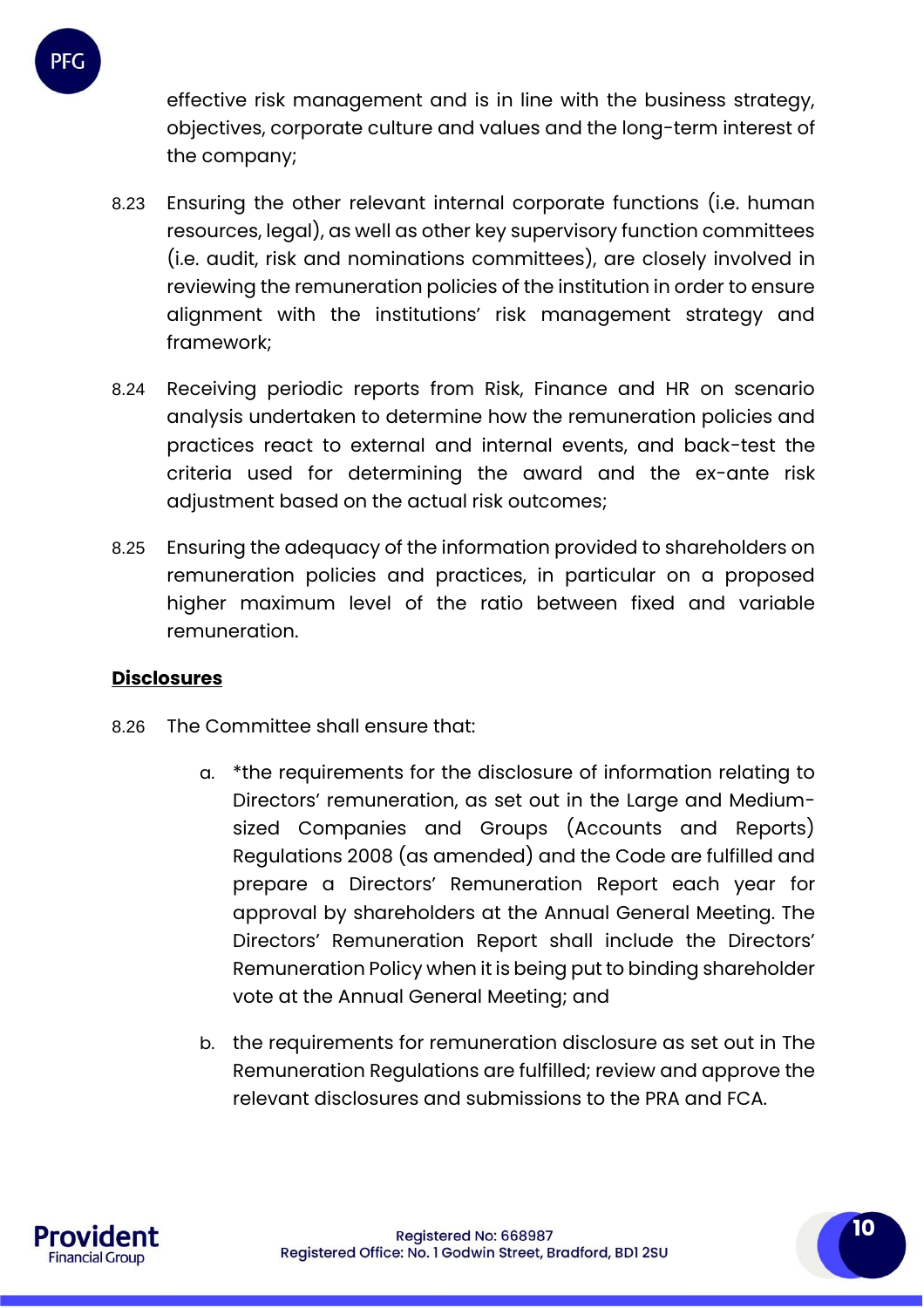

8.27 \*If the Committee has appointed remuneration consultants, the Directors' Remuneration Report shall identify such consultants by name and state whether they have any other connection with the Group or individual directors in the annual report.

## 9. Reporting responsibilities

- 9.1 The Committee Chair shall formally report to the Board on its proceedings after each meeting on all matters within its duties and responsibilities and shall also formally report to the Board on how it has discharged its responsibilities. The report shall include any other issues on which the Board has requested the Committee's opinion.
- 9.2 The Committee shall make whatever recommendations to the Board it deems appropriate on any area within its remit where action or improvement is needed.
- 9.3 The Committee shall provide a description of its work in the annual report in line with the requirements of the UK Corporate Governance Code.
- 10. Other matters

The Committee shall:

- 10.1 have access to sufficient resources in order to carry out its duties, including access to the Company Secretariat, HR and independent control functions for advice and assistance as required;
- 10.2 be exclusively responsible for establishing the selection criteria, and the selecting, appointing and setting of the terms of reference for any remuneration consultants who advise the Committee;
- 10.3 be provided with appropriate and timely training, both in the form of an induction programme for new members and on an ongoing basis for all members;
- 10.4 give due consideration to all relevant laws and regulations, in particular, the directors' duties contained in the Companies Act 2006, the provisions of the Code and published guidance, the requirements

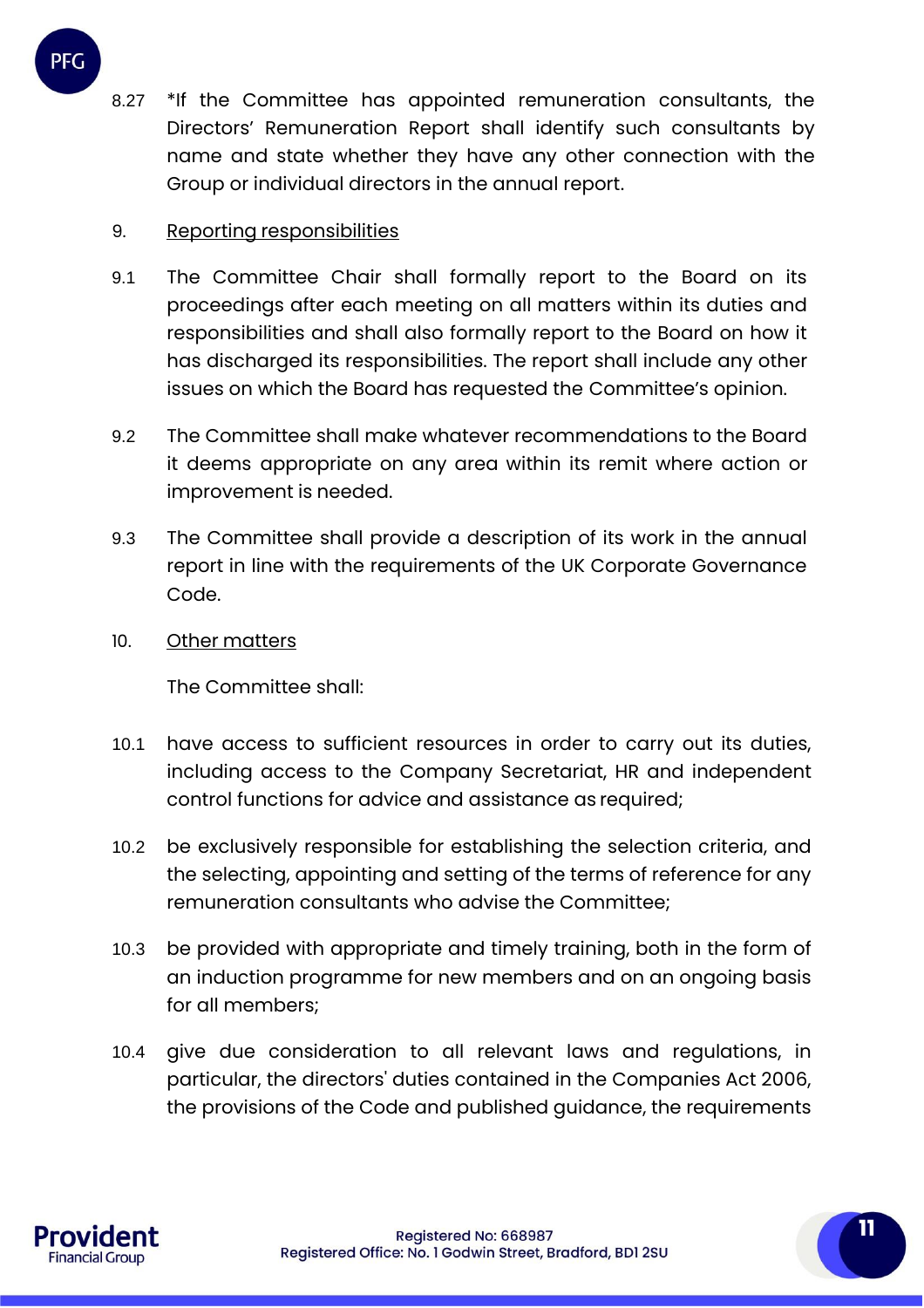

of the Financial Conduct Authority's Listing Rules, Prospectus Rules and Disclosure Guidance and Transparency Rules sourcebook, the Prudential Regulation Authority and the Financial Conduct Authority's Senior Managers and Certification Regime and any other applicable rules, as appropriate;

- 10.5 oversee any investigation of activities which are within this terms of reference;
- 10.6 work and liaise as necessary with all other Board commit**t**ees; and
- 10.7 arrange for periodic reviews of its own performance and, at least annually, review its constitution and terms of reference to ensure it is operating at maximum effectiveness and recommend any changes it considers necessary to the Board.
- 11. Authority
- 11.1 The Committee has delegated authority from the Board in respect of the functions and powers set out in these Terms of Reference. The Committee may sub-delegate any or all of its powers and authority as it sees fit, including, without limitation the establishment of subcommittees to analyse particular issues or themes and to report back to the Committee;
- 11.2 The Committee Chair is authorised to request remedial action be taken in relation to any matter, within the Committee's Terms of Reference, which the Committee Chair considers has not been addressed promptly or sufficiently.

The Committee is authorised to:

- 11.3 seek any information it requires from any employee of the Group in order to perform its duties;
- 11.4 obtain, at the Group's expense, independent legal or other professional advice on any matter within its terms of reference it believes it necessary to do so, providing the cost of the advice in relation to a specific matter this does not exceed £20,000 (exclusive of VAT). Should it exceed this figure, approval from Board is to be

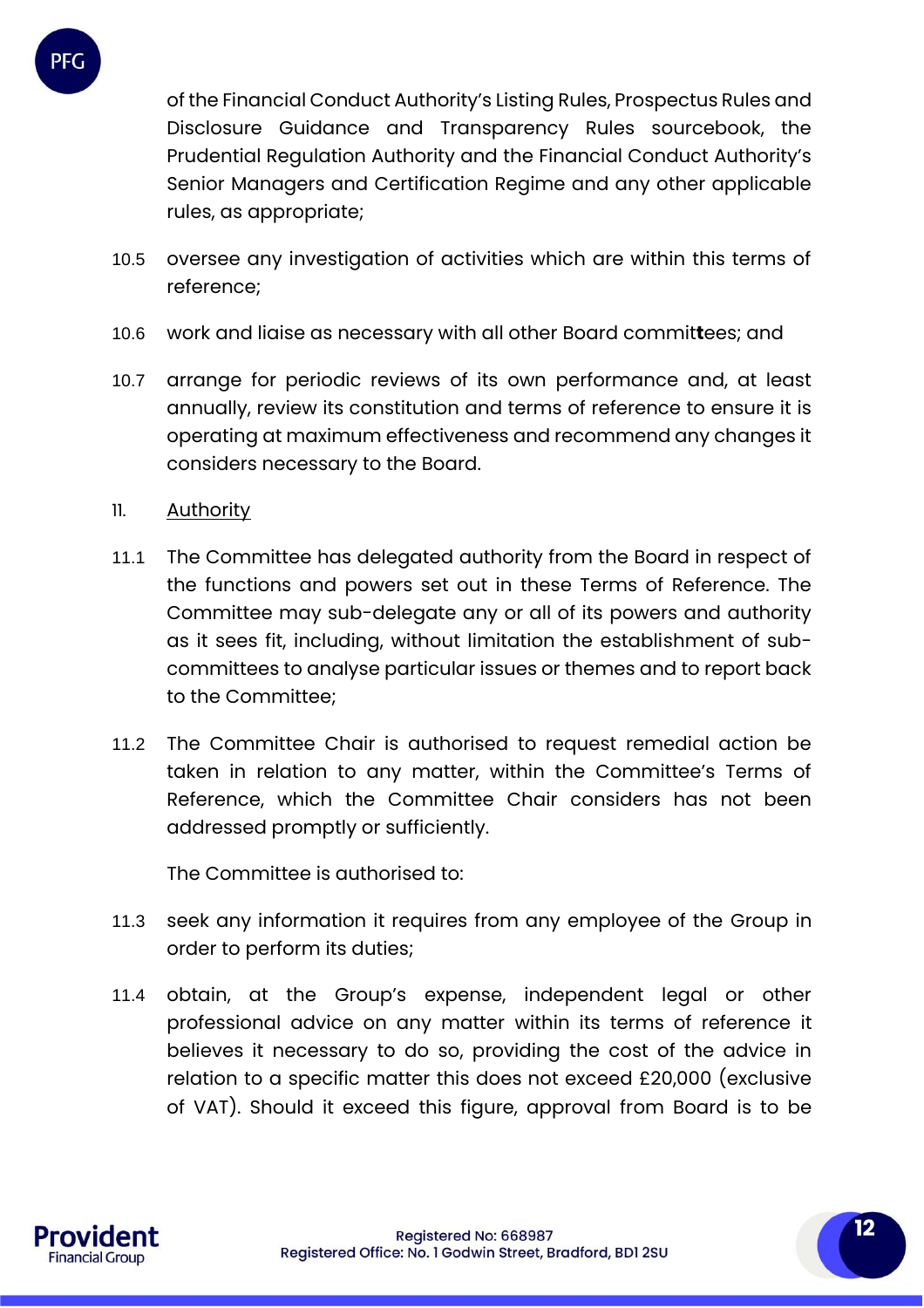

- 11.5 call any employee to be questioned at a meeting of the Committee as and when required; and
- 11.6 have the right to publish in the Company's annual report, details of any issues that cannot be resolved between the Committee and the Board.

| <b>Date</b>       | $\mathbf v$ | <b>Changes Made</b>                                                                                                                    | <b>Approve</b><br>d By |
|-------------------|-------------|----------------------------------------------------------------------------------------------------------------------------------------|------------------------|
| <b>July 2018</b>  |             | Refresh in line with best practice                                                                                                     |                        |
| January<br>2019   |             | Change to align with 2018 UK Corporate<br>Governance Code                                                                              | <b>Board</b>           |
| March<br>2020     |             | Minor amends to reflect change<br>in<br>external reporting                                                                             | <b>Board</b>           |
| June<br>2020      |             | Minor amends to reflect the Gender Pay<br>Gap reporting                                                                                | <b>Board</b>           |
| Decemb<br>er 2021 |             | Amends to reflect combination of PF plc<br>and VBL Remuneration Committees and<br>reflect external<br>to<br>regulatory<br>requirements | Committ<br>ee          |

12. Change Control

**PFG** 

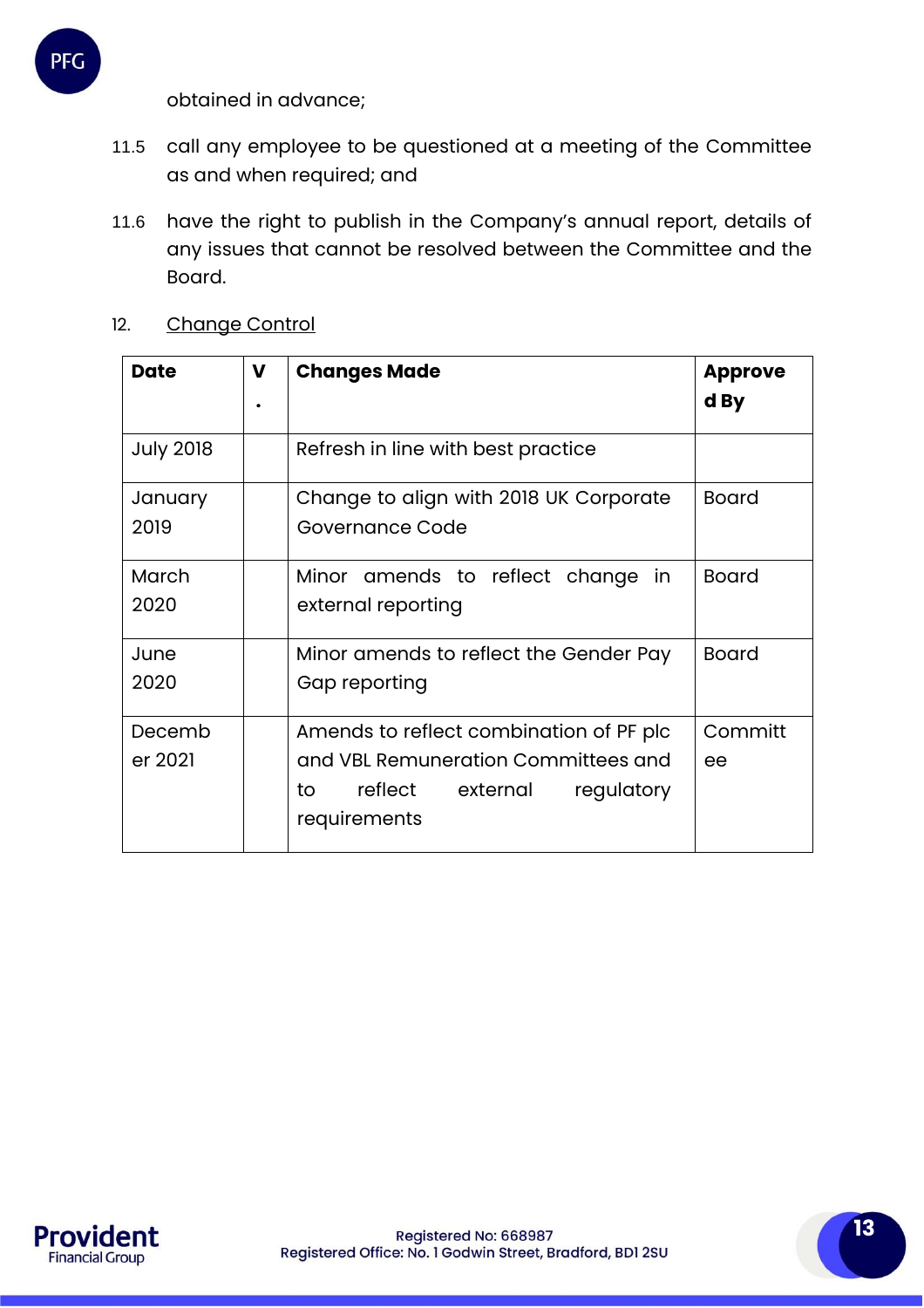**ADDENDUM**

## **Factors to be considered**

The purpose of this document is to capture, in one place, the factors that the Committee may wish to consider in discharging its responsibilities, such as when determining and reviewing remuneration policy and practices and when setting remuneration levels.

Factors to be considered include:

- (i) the need to promote the long-term sustainable success of the Company without paying more than is necessary;
- (ii) having regard to the views of shareholders and other stakeholders as well as the public interest;
- (iii) ensuring that executive directors and senior managers are rewarded in a fair and responsible manner and are provided incentives to encourage enhanced performance and are rewarded for their individual contributions;
- (iv) the need to attract, retain and motivate senior management of the quality required to run the Group/Bank successfully without paying more than necessary, having regard to views of the shareholder and other stakeholders;
- (v) the purpose, business strategy, culture and corporate objectives of the Company, ensuring that remuneration policy and practice is linked explicitly to the delivery of the Group and Company strategy and long term performance of the Group, and reflects and supports the long-term strategy, objectives, values and interests of the Company;
- (vi) having regard to the risk appetite of the Group and Bank and alignment to the Group's/Bank's long-strategic term goals and promotion of sound and effective risk management;
- (vii) the need for a significant proportion of remuneration should be structured so as to link rewards to corporate and individual performance and designed to promote the long-term success of the Group/Bank;